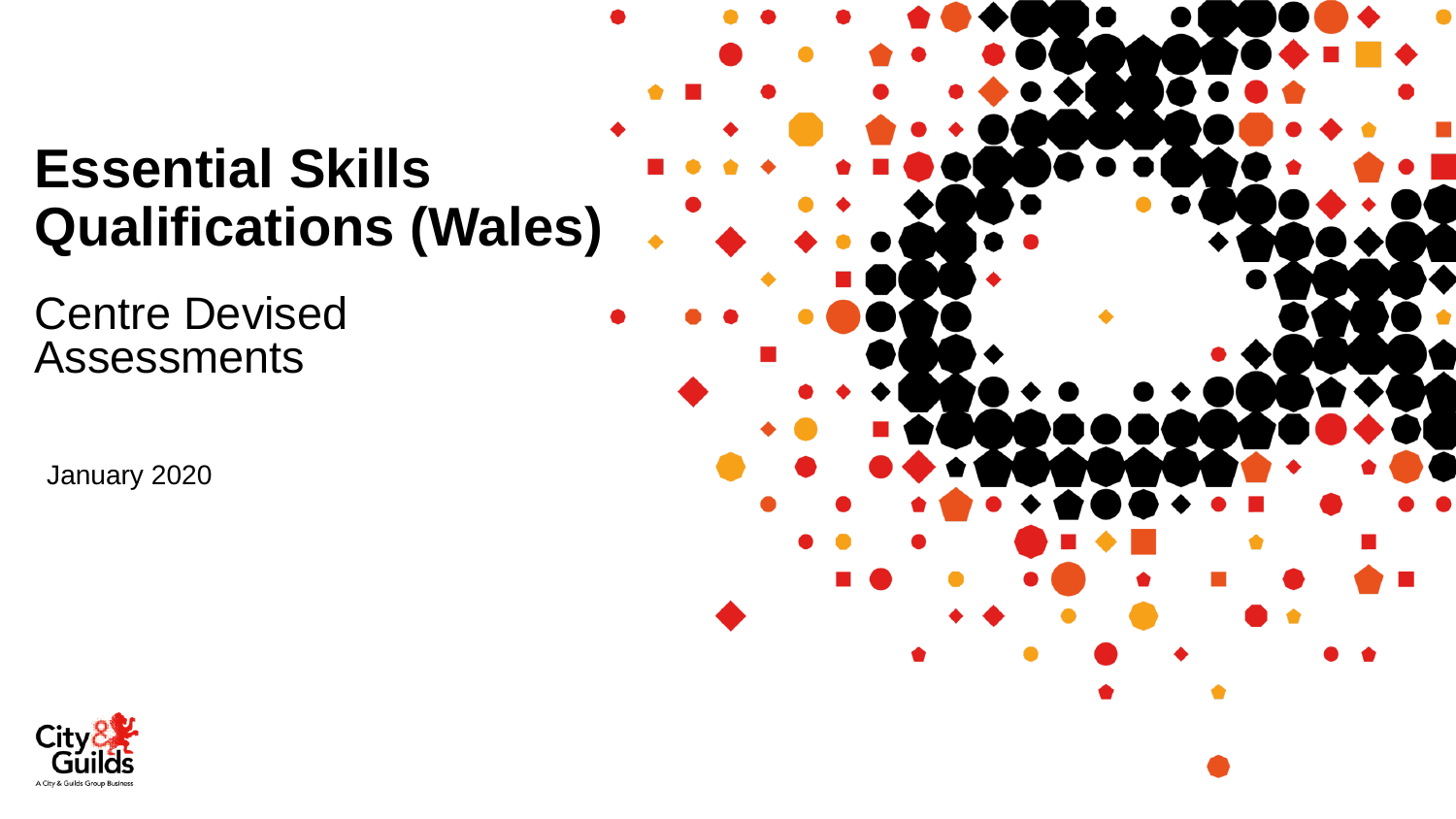

# Qualifications Wales – Guidance Document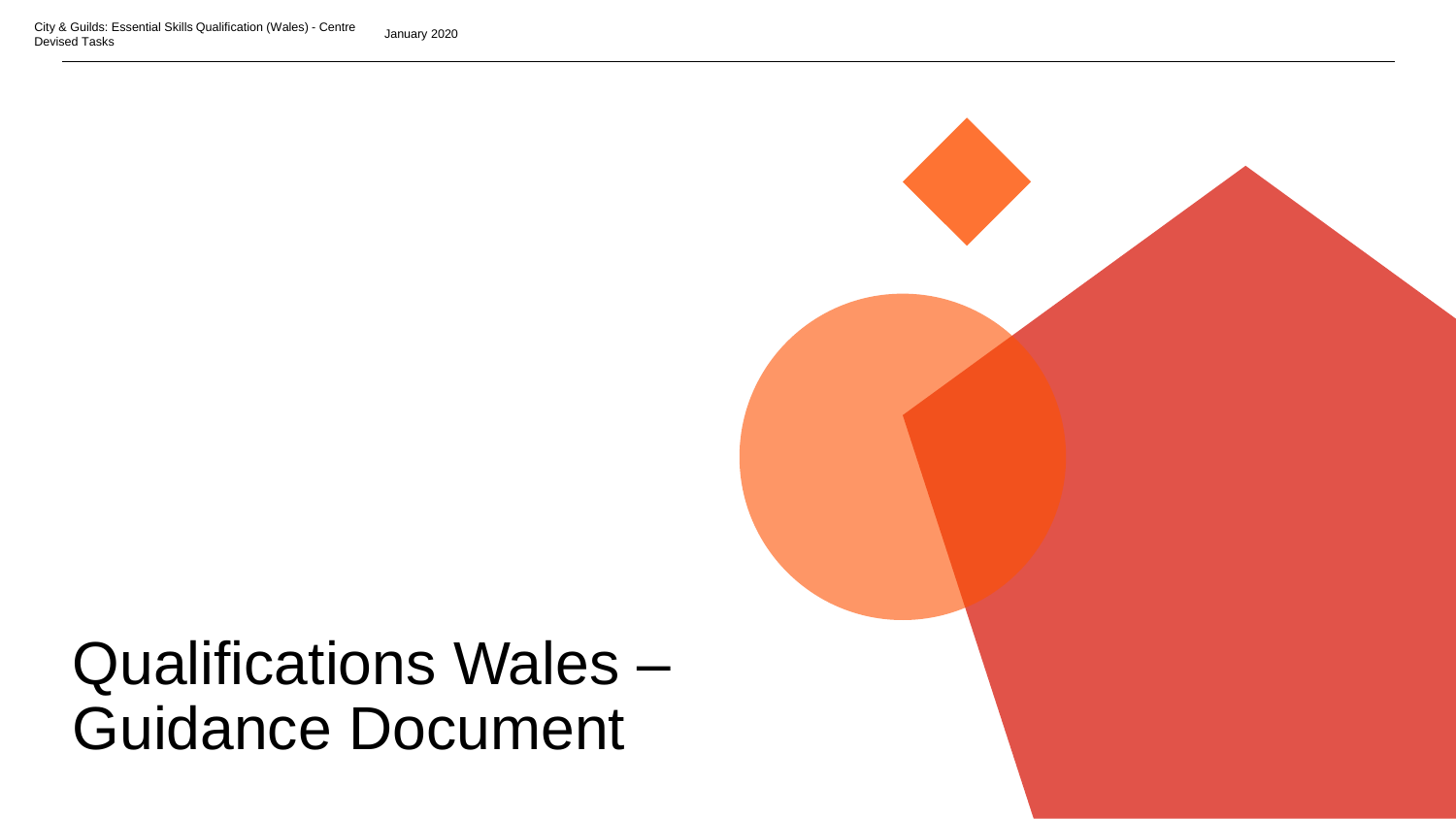# **Guidance for Centres**

- Feedback from centres has indicated that they would value the opportunity to develop their own Controlled Tasks for Essential Skills qualifications to make them more relevant to the sectors and learners they are teaching
- In March 2018 Qualifications Wales (QW) carried out a consultation with centres and as a result agreed that it would construct some guidance for centres who wished to create their own Controlled Tasks
- QW worked with the Asset Management Group (AMG) which is made up of the four awarding bodies who collaborate on the development and awarding of Essential Skills qualifications (City & Guilds, Pearson, WJEC and Agored Cymru)
- This document is designed to be accessed online: [https://qualificationswales.org/english/publications/guidance-for](https://qualificationswales.org/english/publications/guidance-for-developing-essential-skills-controlled-tasks-2019/)developing-essential-skills-controlled-tasks-2019/



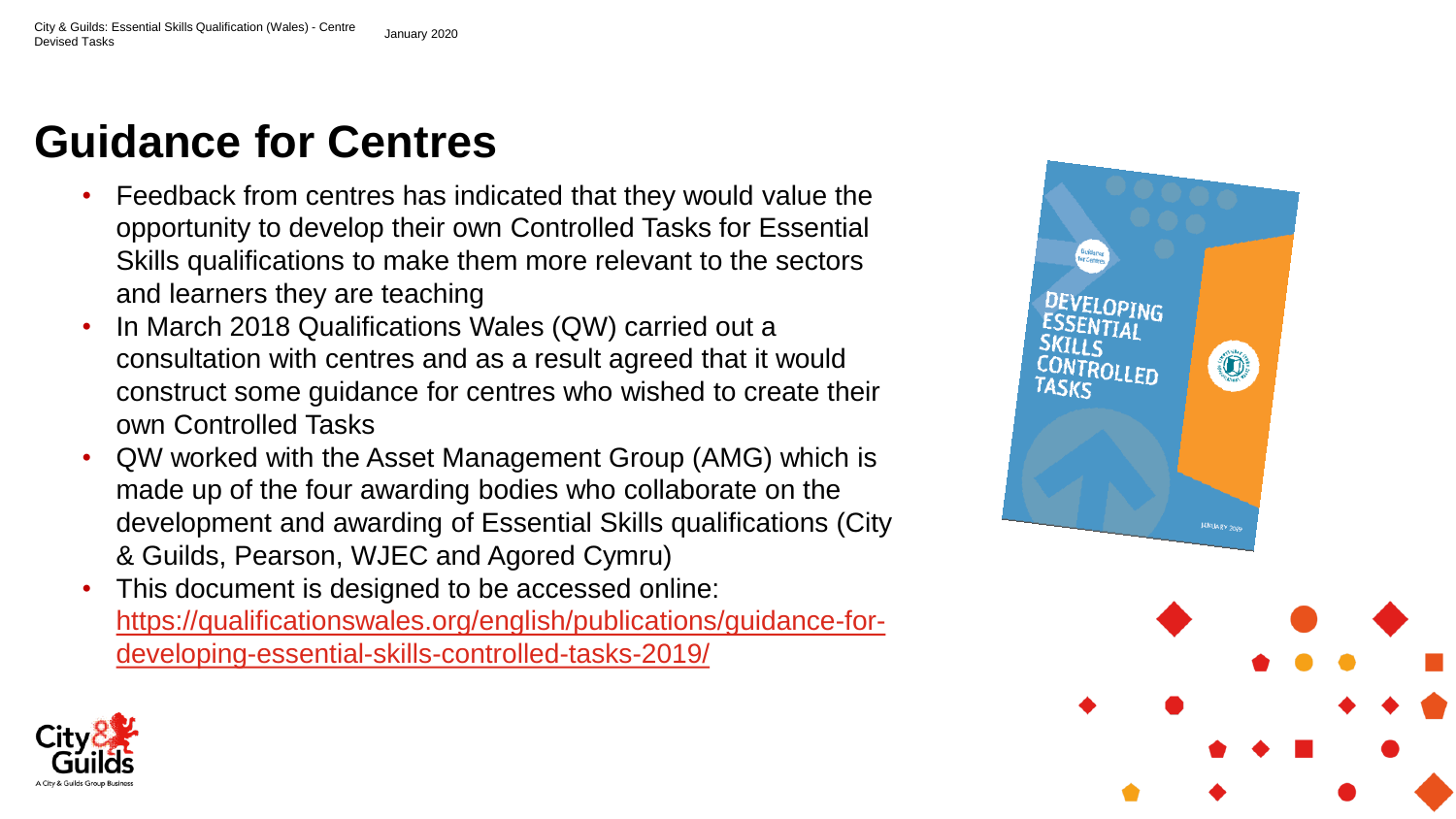## **Guidance Document**

#### Before you begin...

It is important to remember that developing Essential Skills controlled tasks and mark schemes is a significant undertaking requiring commitment, hard work and a comprehensive understanding of Essential Skills qualifications. That said, it usually involves working within a likeminded and enthusiastic team and the work itself is often creative, interesting and hugely rewarding.

Section 1 of the document outlines a step-by-step guide to developing centre specific Controlled Tasks and mark schemes.

It contains a reminder that you must be familiar with the Design Principles document and the City & Guilds Essential Skills Qualifications (3868) Qualification Handbook

[Design Principles: https://qualificationswales.org/english/publications/update](https://qualificationswales.org/english/publications/update-to-the-essential-skills-design-principles/)to-the-essential-skills-design-principles/

Centre Documents: https://www.cityandguilds.com/qualifications-and[apprenticeships/skills-for-work-and-life/english-mathematics-and-ict](https://www.cityandguilds.com/qualifications-and-apprenticeships/skills-for-work-and-life/english-mathematics-and-ict-skills/3868-essential-skills-wales#tab=documents)skills/3868-essential-skills-wales#tab=documents

**It is vital that everyone at your centre understands the need to maintain the security and confidentiality of the materials while they are being developed.**

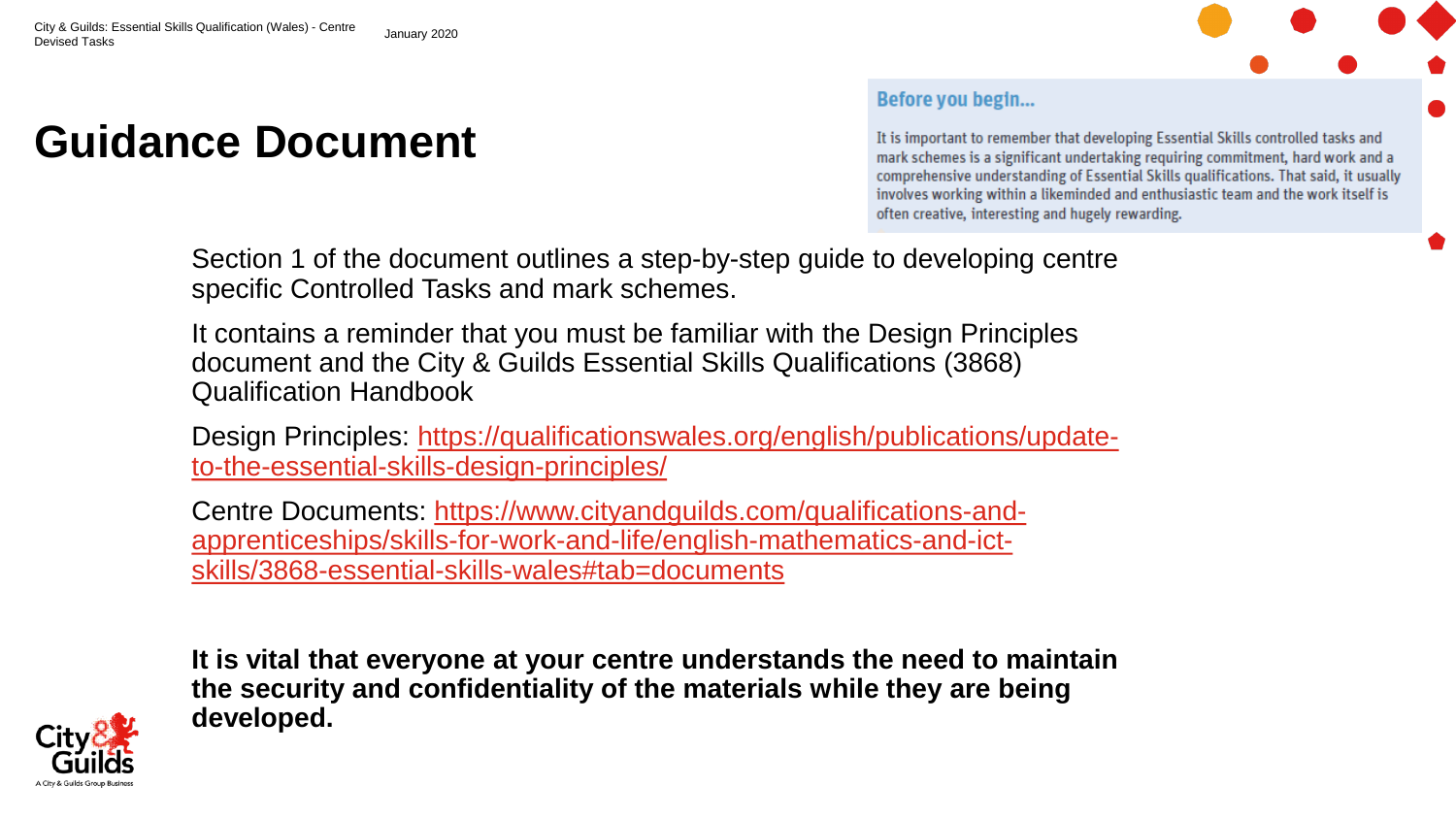# **Guidance…**

- You are encouraged to contact City & Guilds if you have any questions regarding the process and to understand the charge to the centre that will be incurred during the quality assurance process of the Controlled Tasks and their mark schemes.
- Consideration of the topic for a centre devised task is important and a range of factors need to be thought about when choosing scenarios that are suitable such as ethics, environmental, contextual, societal, and public policy considerations.
- Discussing potential topics with us will ensure that time is not spent on generating materials based on unsuitable topics.

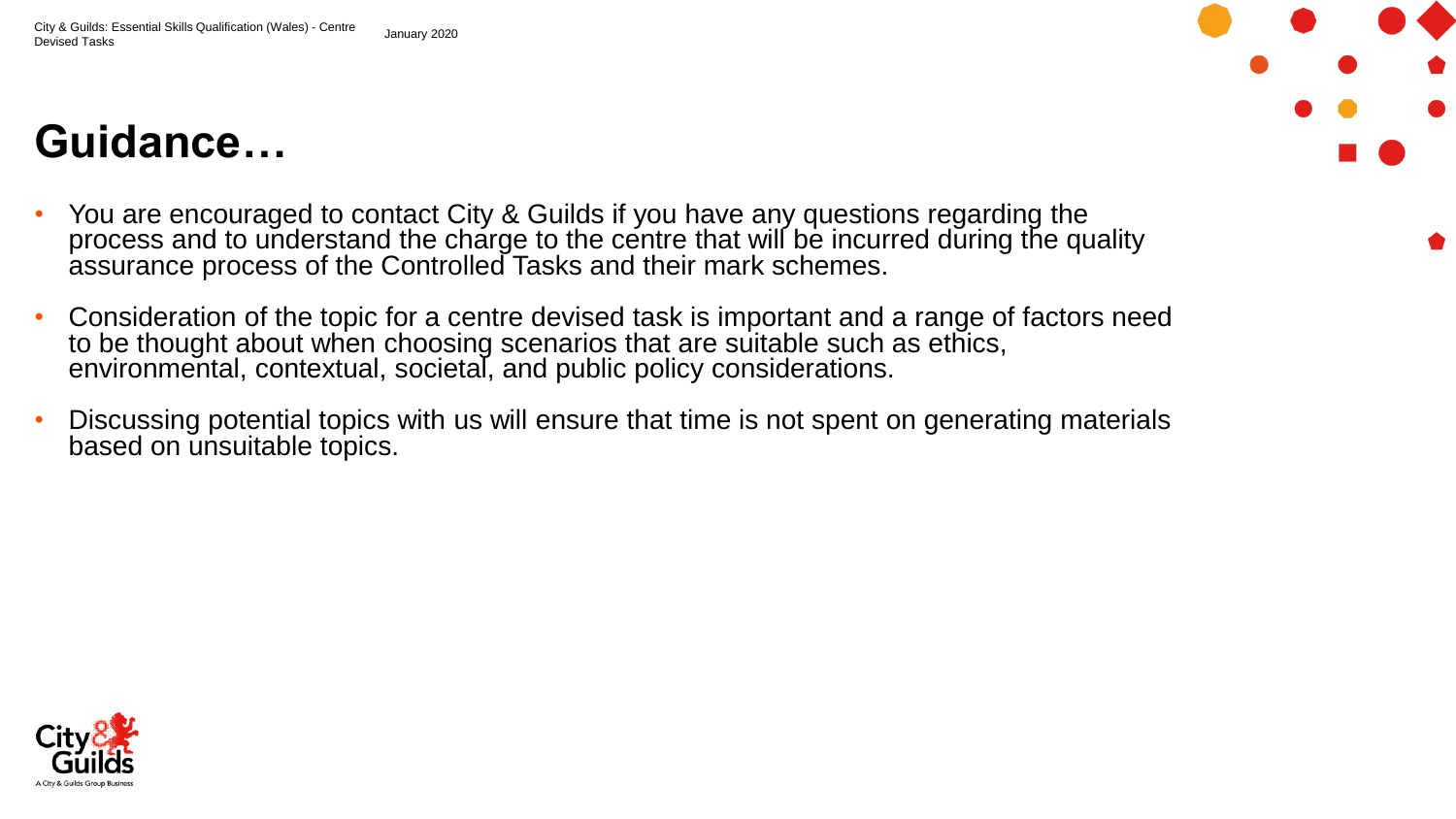### **Process**

There is a clear process that must be followed before submitting the task(s) to City & Guilds:



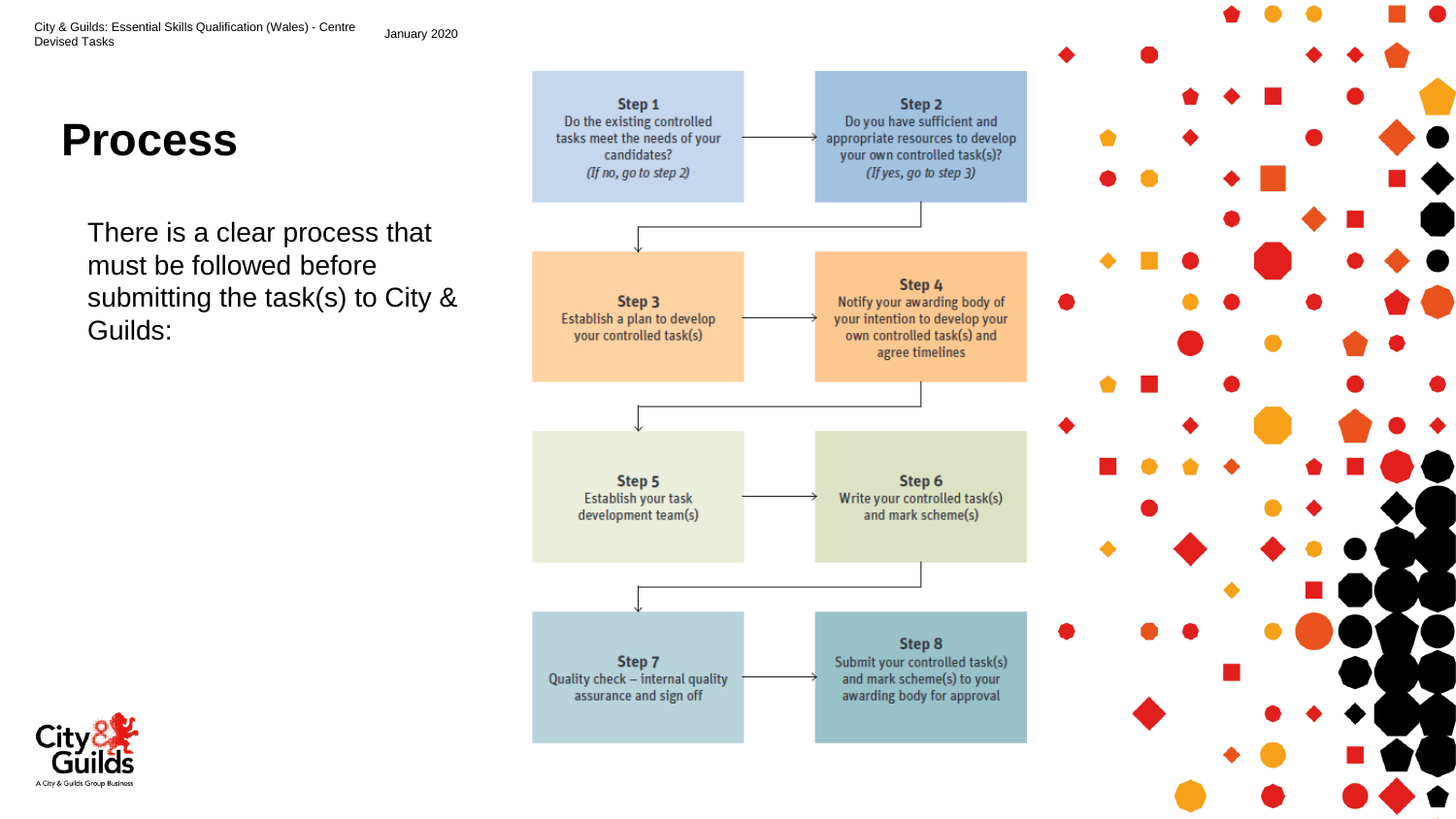# **Submitting the plan…**

Once you have formed a plan of action (a suggested template has been provided by QW in Section 3 of the [Guidance for Centres d](https://www.qualificationswales.org/english/publications/guidance-for-developing-essential-skills-controlled-tasks-2019/)ocument) and reviewed your resources you must notify City & Guilds of your intention to submit a centre devised task for approval for use

This is done by emailing the plan to a dedicated email address:

### [ESW-CDT@cityandguilds.com](mailto:ESW-CDT@cityandguilds.com)

The review and approval process will be carried out by a small team led by the Senior External Quality Assurer and monitored by our High Priority Qualifications Team

The review team will then evaluate the plan and if necessary will make comments or suggestions for improvements and agree the time frame for the next stage up until submission of the Controlled Task

Any further submissions will attract an fee – initially this has been set at £200 per task but may be revised once this new process has been implemented and reviewed.



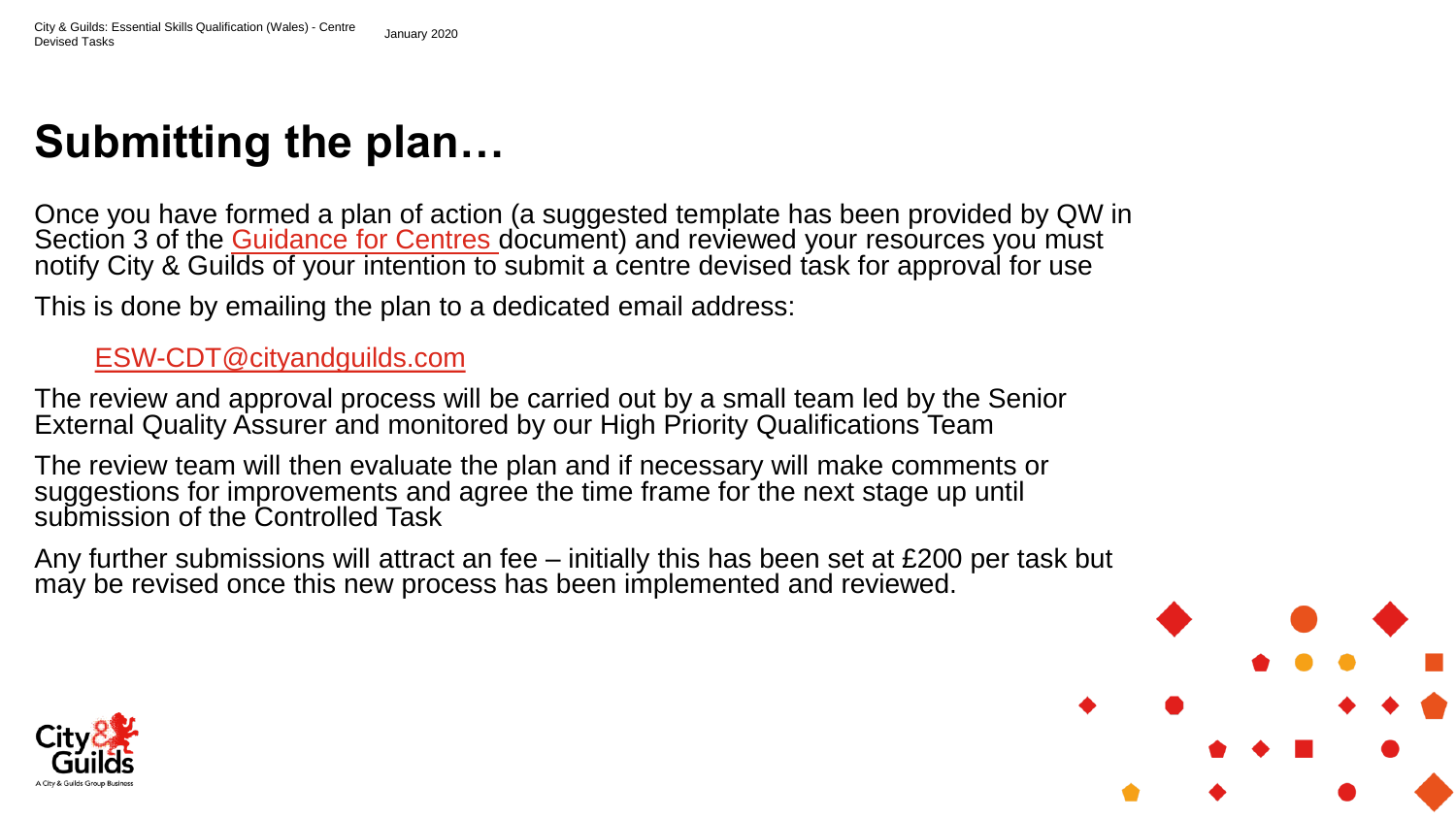## **Anticipated timeline…**

Section 2 of the Guidance covers the approval of the centre devised tasks in Steps 1 – 6 The anticipated timeline of 12 weeks is broken up as follows:

| <b>Step</b><br><b>Number</b> | <b>Week</b><br><b>Number</b> | <b>Activities</b>                                                                                                                                                                                                          |
|------------------------------|------------------------------|----------------------------------------------------------------------------------------------------------------------------------------------------------------------------------------------------------------------------|
| $\mathbf 1$                  |                              | Task received by City & Guilds                                                                                                                                                                                             |
| 2                            | 4                            | Initial feedback from City & Guilds - providing comments and advice on the degree<br>to which the task meets the requirements for approval                                                                                 |
|                              | $5 - 8$                      | Centre reviews feedback and makes changes – liaising with City & Guilds where<br>necessary                                                                                                                                 |
| 3                            | $8 - 10$                     | Centre finalises the amended controlled task(s) and resubmits to City & Guilds                                                                                                                                             |
| $\overline{4}$               | $10 - 11$                    | City & Guilds considers the amended/final controlled tasks/mark schemes and<br>supporting documents and decides to approve or refer them.<br>Detailed feedback and further actions are agreed with centre where necessary. |
| $5-6$                        | $12+$                        | Controlled task(s) are approved for use $OR$ referred – in this case steps 4-5 may<br>be repeated until the task is approved or withdrawn from the approval process.                                                       |

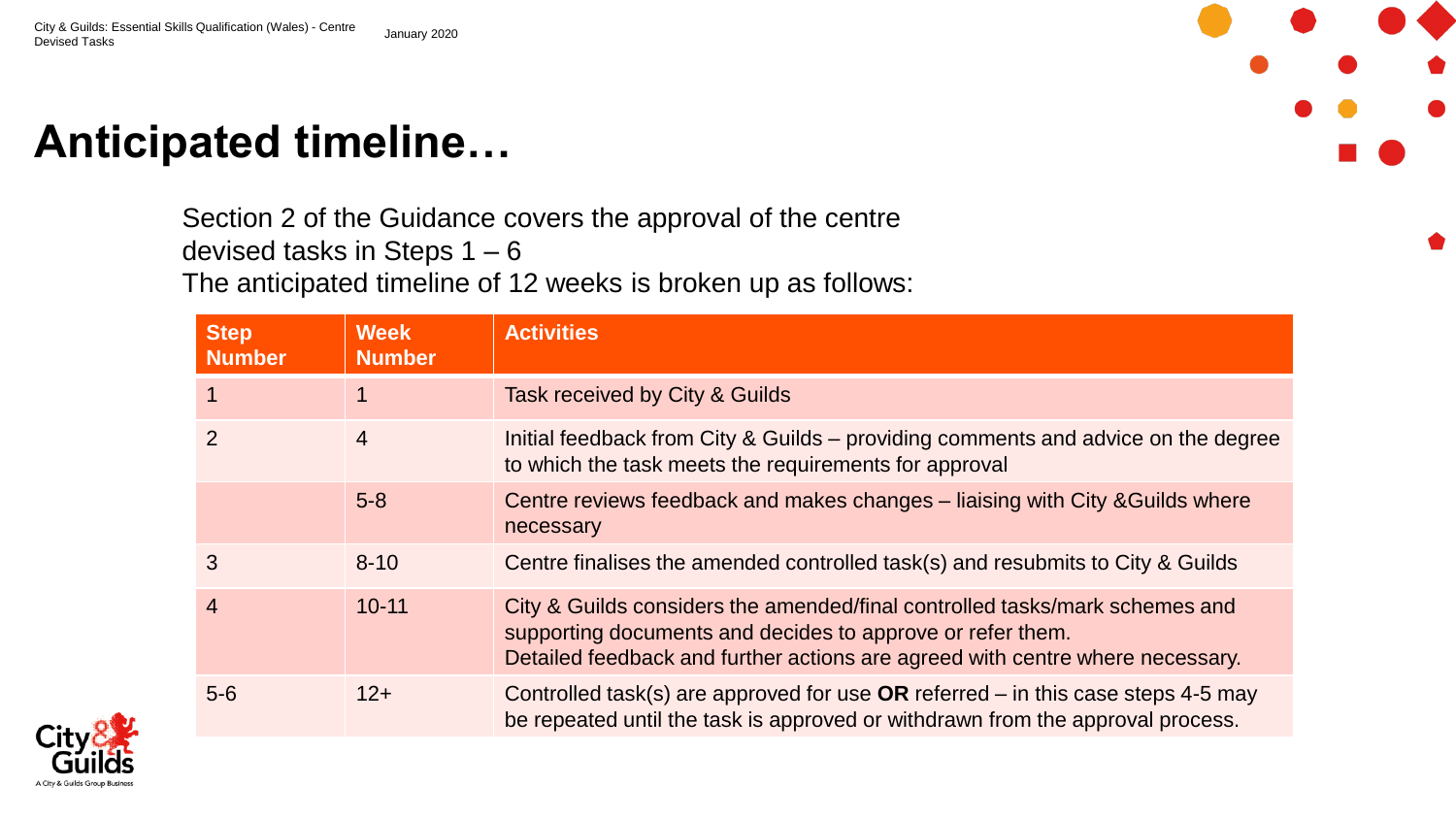## **Templates**

The Guidance Document contains the following documents:

- Task submission Cover Sheet
- Controlled Task Development plan sample of a document that might be used although you are free to make your own
- Templates for developing controlled tasks There is one for each Essential Skill